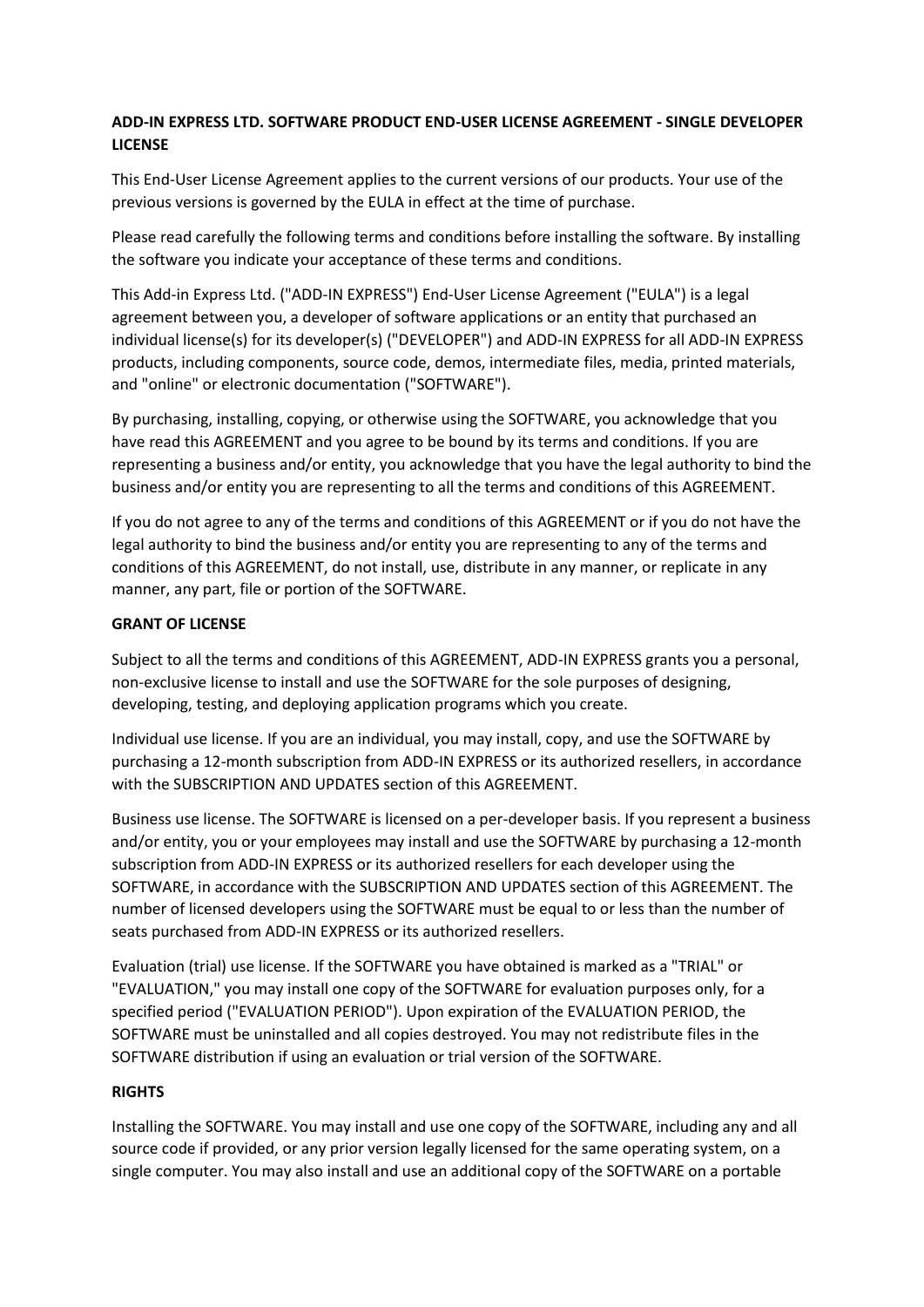computer. You acknowledge and agree that the SOFTWARE in source code form remains a confidential trade secret of ADD-IN EXPRESS.

Transferring the SOFTWARE. You may transfer all of your rights to use the SOFTWARE to another person, provided that you transfer to that person all of the software, diskettes (if applicable), and documentation provided in this package (including this EULA), and transfer or destroy all copies in any form. Remember, once you transfer the software, you no longer have any right to use it, and the person to whom it is transferred may use it only in accordance with the copyright law, international treaty, and this license.

Modifying source code. This provision applies only to the SOFTWARE supplied with source code. ADD-IN EXPRESS hereby grants you a limited, non-exclusive license to modify, rebuild and compile the source code of the SOFTWARE as well as distribute your applications built on modified source code. All copyright notices in the source code must remain intact. ADD-IN EXPRESS does not provide technical support for issues related to modifying the source code of the SOFTWARE, nor for modified source code, and does not guarantee the compatibility of your applications built on the modified source code of the SOFTWARE with other applications built using the SOFTWARE.

## **SUBSCRIPTION AND UPDATES**

The SOFTWARE is licensed on a subscription basis. A subscription lasts for a 12-month period from the date of purchase. You will be eligible to receive all updates for the SOFTWARE during this 12 month period. Upon expiration of a subscription, you can optionally renew the SOFTWARE subscription for an additional 12-month period (and each subsequent year thereafter) in order to continue receiving updates of the SOFTWARE from ADD-IN EXPRESS.

If the SOFTWARE is labeled as an update, you must be properly licensed to obtain the updated SOFTWARE. The SOFTWARE labeled as an update replaces and/or supplements the original SOFTWARE that formed the basis for your eligibility for the update, and together constitutes a single product. You may only use the updated SOFTWARE in accordance with all the terms of this AGREEMENT.

The original SOFTWARE and the updated SOFTWARE cannot both be available for use by two different people at the same time, and cannot be transferred separately without written permission from ADD-IN EXPRESS.

Pricing for the 12-month SOFTWARE subscription and any subsequent renewal of the subscription are listed on www.add-in-express.com and subject to change with or without notice.

ADD-IN EXPRESS reserves the right to discontinue the SOFTWARE or its constituents at any time.

#### **RESTRICTIONS**

Rental. You may not rent, lease, lend, copy, modify, sub-license, time-share, electronically transmit or receive the Software, except as provided in this license, or as directed by ADD-IN EXPRESS. You may not translate, reverse engineer, decompile or disassemble or otherwise alter the Software or its documentation.

Reverse Engineering, Decompilation, and Disassembly. You may not reverse engineer, decompile, or disassemble the SOFTWARE, and only to the extent that such activity is expressly permitted by applicable law notwithstanding this limitation. The provision of source code, if included with the SOFTWARE, does not constitute transfer of any legal rights to such code, and resale or distribution of all or any portion of all source code and intellectual property will be prosecuted to the fullest extent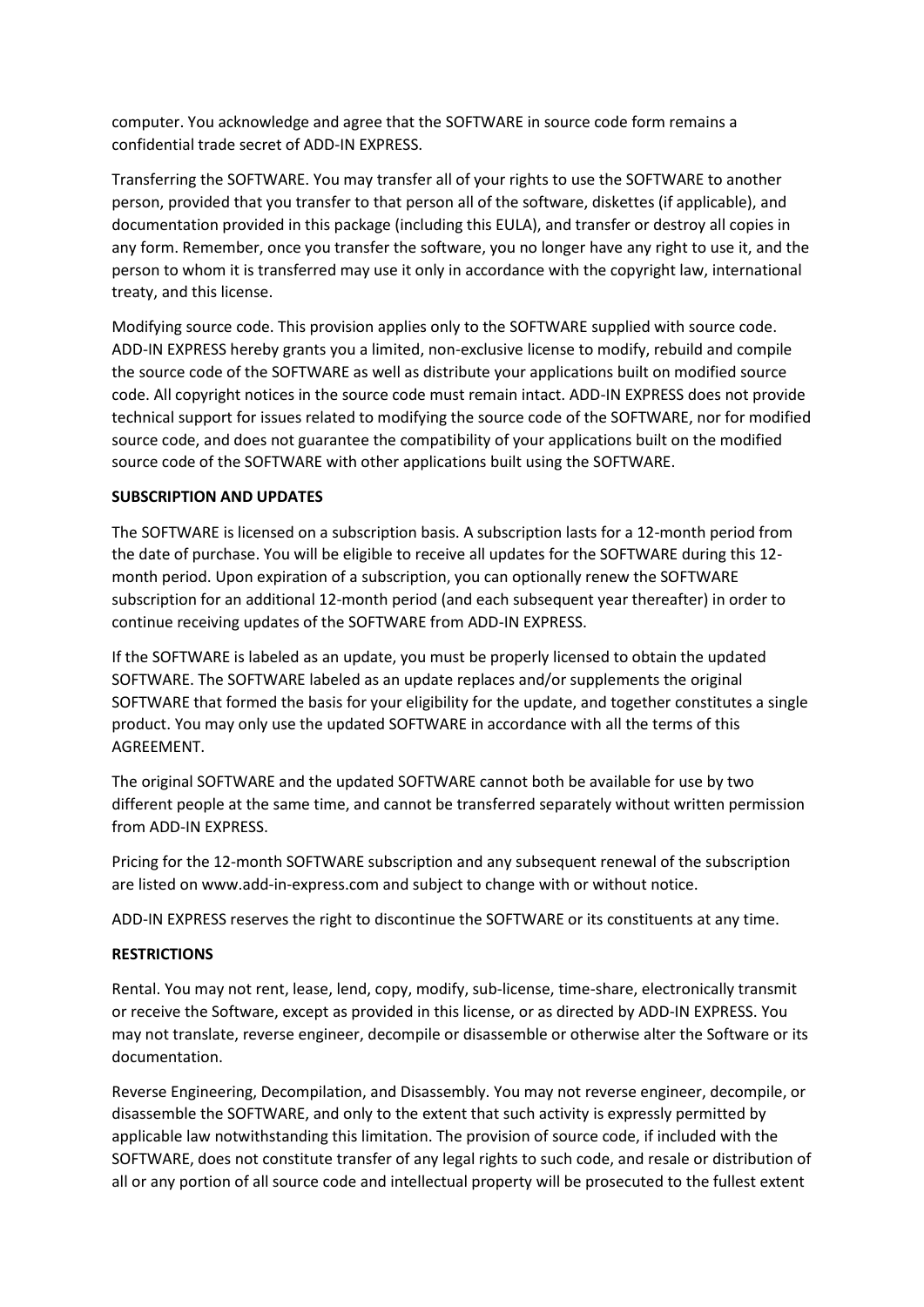of all applicable local, federal and international laws. You agree to take all reasonable, legal and appropriate measures to prohibit the illegal dissemination of the SOFTWARE or any of its constituent parts and distributables to the fullest extent of all applicable local, US Codes and International Laws and Treaties regarding anti-circumvention, including but not limited to, the Geneva and Berne World Intellectual Property Organization (WIPO) Diplomatic Conferences.

Royalty Free Redistribution. The SOFTWARE may include certain files ("REDISTRIBUTABLES") intended for distribution by you to the users of software applications which you create using the SOFTWARE. REDISTRIBUTABLES include, for example, those files identified in printed or on-line documentation as redistributable files, or those files preselected for deployment by an install utility provided with the SOFTWARE (if any). In all circumstances, the REDISTRIBUTABLES for the SOFTWARE are only those files specifically designated as such by ADD-IN EXPRESS. Only the legally registered DEVELOPER, or an entity that purchased an individual license for its developer(s), may distribute the software applications that they create using the SOFTWARE and all accompanying REDISTRIBUTABLES as part of an executable program or dll only, subject to all of the conditions of this Agreement. Only the legally registered DEVELOPER, or an entity that purchased an individual license for its developer(s), is licensed to use the software for any development purposes including software development, coding, building, debugging, etc. All ADD-IN EXPRESS libraries, packages, source code, and all resulting intermediate files (obj, dcu, ETC.) are confidential and proprietary trade secrets of ADD-IN EXPRESS. AT NO TIME MAY DEVELOPER CREATE ANY TOOL(S), REDISTRIBUTABLE(S), OR SOFTWARE PRODUCT(S) THAT DIRECTLY OR INDIRECTLY COMPETES WITH ADD-IN EXPRESS SOFTWARE WHICH UTILIZES ALL OR ANY PORTION OF THE SOFTWARE.

Copyright. All title and copyrights in and to the SOFTWARE (including but not limited to any images, demos, source code, intermediate files, packages, photographs, distributables, animations, video, audio, music, text, and "applets" incorporated into the SOFTWARE the accompanying printed materials, and any copies of the SOFTWARE) are owned by ADD-IN EXPRESS or its subsidiaries. The SOFTWARE is protected by copyright laws and international treaty provisions. Therefore, you must treat the SOFTWARE like any other copyrighted material except that you may install the SOFTWARE on a single computer provided you keep the original solely for backup or archival purposes. You may not copy the printed materials accompanying the SOFTWARE.

# **LIMITED WARRANTY**

NO WARRANTIES. ADD-IN EXPRESS expressly disclaims any warranty for the SOFTWARE. THE SOFTWARE AND ANY RELATED DOCUMENTATION IS PROVIDED "AS IS" WITHOUT WARRANTY OF ANY KIND, EITHER EXPRESS OR IMPLIED, INCLUDING, WITHOUT LIMITATION, THE IMPLIED WARRANTIES OF MERCHANTABILITY, FITNESS FOR A PARTICULAR PURPOSE, OR NONINFRINGEMENT. THE ENTIRE RISK ARISING OUT OF USE OR PERFORMANCE OF THE SOFTWARE REMAINS WITH YOU. To the maximum extent permitted by applicable law, in no event shall ADD-IN EXPRESS be liable for any special, incidental, indirect, or consequential damages whatsoever (including, without limitation, damages for loss of business profits, business interruption, loss of business information, or any other pecuniary loss) arising out of the use of or inability to use the SOFTWARE or the provision of or failure to provide Support Services, even if ADD-IN EXPRESS has been advised of the possibility of such damages.

# **SUPPORT SERVICES**

ADD-IN EXPRESS may provide you with support services related to the SOFTWARE ("Support Services"). Use of Support Services is governed by the ADD-IN EXPRESS policies and programs